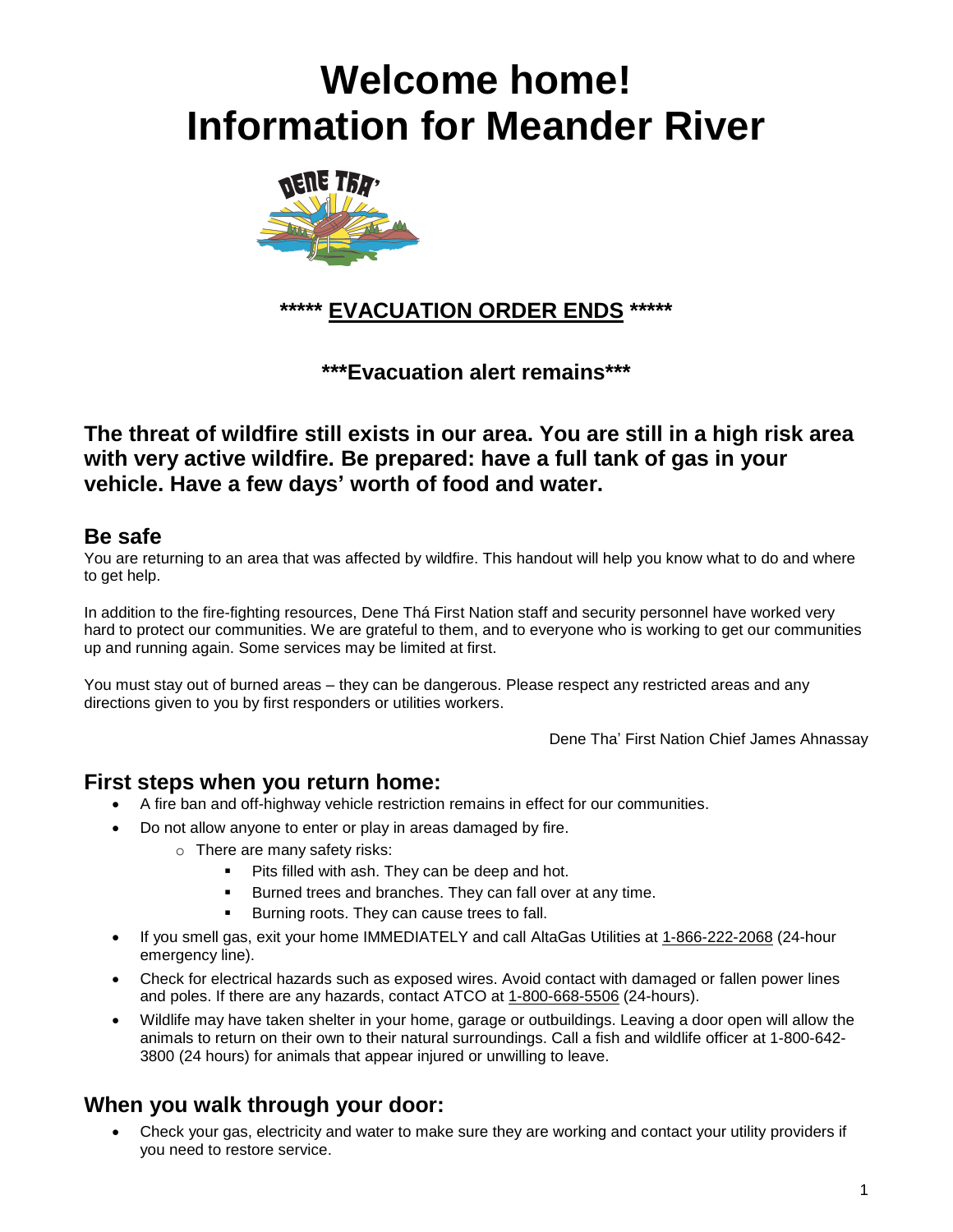# **Electricity (ATCO)**

- Electricity service has been restored to the community.
- If the electricity in your home is off, please check your main electric panel and breaker.
- Simply move any tripped switches to the 'on' position may restore electricity.
- If this doesn't restore electricity to your home, call ATCO at 1-800-668-5506 (24-hours)

# **Natural gas Dene Thá Gas Utilities**

- The natural gas will be on unless you turned it off before you left.
- If off, relight your appliances according to manufacturer's instructions.
- If you need help relighting your appliances, call:
	- o Main office: 780-321-3761
	- o Everet: 780-926-7241

#### **Water: drinking and household use**

- You should run one of your taps for 1-3 minutes to refresh the taste of the water.
- You can use your water as you normally would.
- If you do not have piped water and sewer services, check your water pump and sump pump in your home.

#### **Boil water advisory – Meander River**

Residents of Meander River should bring water to a full boil for at least one minute and let cool before using for drinking, brushing teeth and washing or preparing food. Water does not need to be boiled for bathing or washing clothes.

#### **Fridges and freezers**

- During the evacuation, your power supply was disrupted for about 36 hours. Some food might have spoiled in refrigerators and freezers. Some frozen food may be okay.
- Throw out food that is not in sealed packages or cans.
- Spoiled food products may have impacted your refrigerator or freezer. Clean, sanitize, and deodorize your refrigerator and freezer once you have discarded the spoiled food. To do this:
	- o First unplug the refrigerator and freezer.
	- $\circ$  Rinse or blow out the coils and compressors on the refrigerator and freezer.
	- $\circ$  To clean the inside, use soap and water and then rinse with clean water.
	- $\circ$  Sanitize the inside with a bleach/water mixture made by mixing 1 teaspoon of ordinary household bleach for every 4 cups of water. Pre-mixed sanitizers can also be purchased locally.
	- o Leave the doors of the refrigerator and freezer open to help them dry out.
	- o Once the appliance is dry, reconnect the power.
	- $\circ$  Wait until the inside temperature of your refrigerator has reached 4 $\degree$ C before restocking it with food.
	- $\circ$  Wait until your freezer temperature is at -18 $\degree$ C before restocking it with food.

#### **Garbage**

- Regular pickup will be scheduled, and we don't want piled garbage to attract wild animals.
- If you have any questions about garbage, call Harry Natannah: 587-926-5872
- If you see problem wild animals and bears, call a fish and wildlife officer at 1-800-642-3800 (24 hours).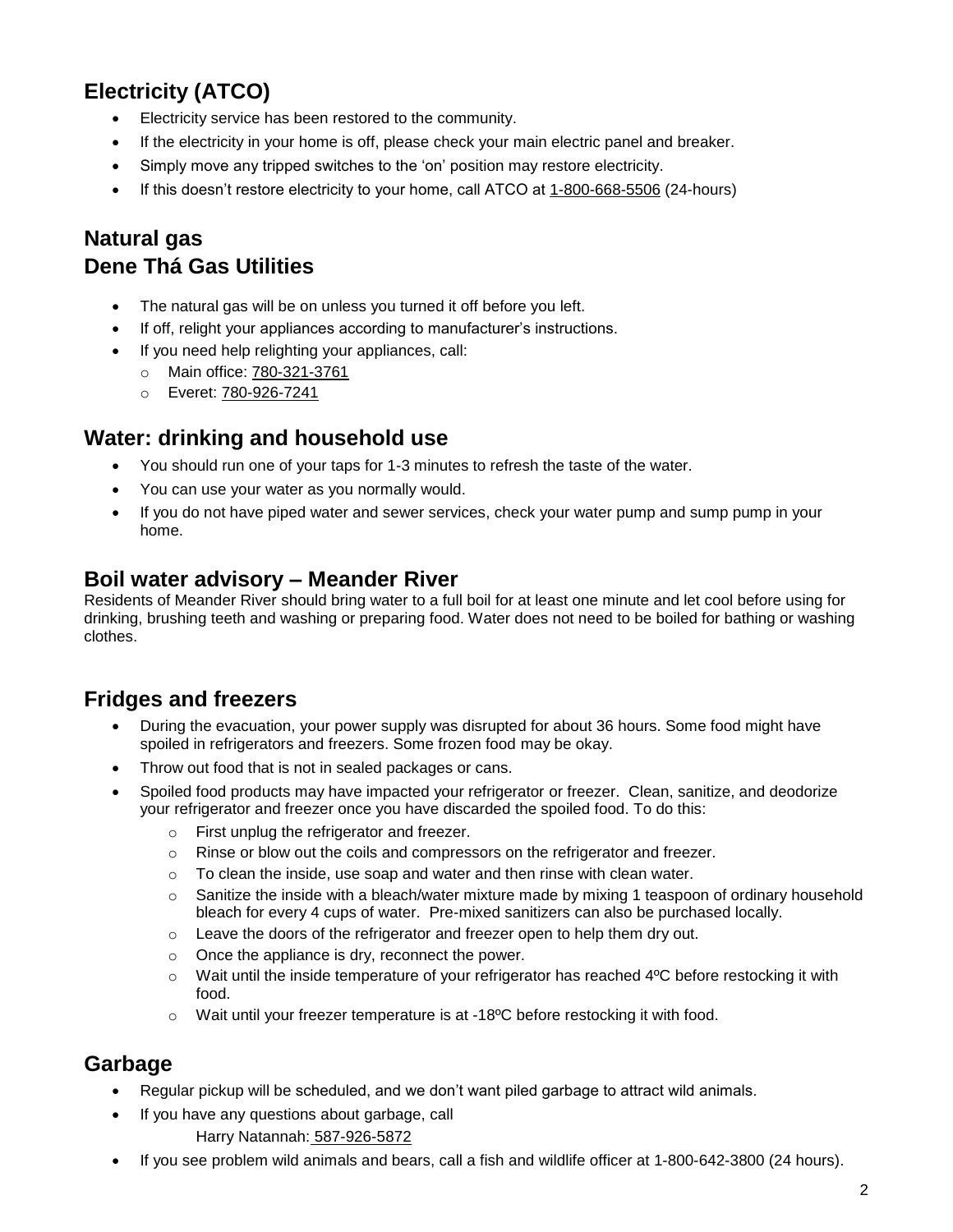# **Inside cleaning**

If your house has been impacted by smoke:

- Wash interior walls and hard surfaces with a steam cleaner or white vinegar.
- Wash or dry clean clothing, linens and bedding.
- Wash all movable items with a steam cleaner or microfibre cloth. This includes children's indoor toys.
- Disinfect and deodorize upholstery and fabric window treatments with spray deodorizing products available at most supermarkets. Do not use odour-masking sprays since they just cover up the problem and don't fix it.
- You can also steam items including carpets, window coverings, upholstered furniture and mattresses. Steam neutralizes the odour and carbon film left by forest fires.

# **Outside cleaning**

- Wash all children's outside toys, play structures and recreational equipment to remove any residual smoke and ash. Replace the sand in sandboxes with clean sand.
- Wash your hands if they come in contact with ash.

#### **Pets**

• We thank the security staff who have endeavoured to look after your animals by feeding, watering, and keeping an eye out for their welfare

# **Air quality**

People with breathing difficulties may want to delay returning home until the air quality improves. Residents should continue to review the air quality statements issued by Environment Canada at [https://weather.gc.ca/airquality/pages/provincial\\_summary/ab\\_e.html.](https://weather.gc.ca/airquality/pages/provincial_summary/ab_e.html)

#### **Schools**

Please go to the Fort Vermillion School Division website for updates, [https://www.fvsd.ab.ca/.](https://www.fvsd.ab.ca/)

#### **Emergencies**

If you have an emergency, call 911.

#### **Handy phone numbers:**

| Dene Tha' First Nation - https://denetha.ca/                                        | 780-321-3774                                          |
|-------------------------------------------------------------------------------------|-------------------------------------------------------|
| Alberta Health Link                                                                 | 811                                                   |
| Alberta Government Information Line for evacuees -<br>https://Emergency.Alberta.ca/ | 310-4455                                              |
| <b>ATCO</b>                                                                         | 1-800-668-5506                                        |
| Fortis Alberta                                                                      | 310-WIRE (9473)                                       |
| <b>Trans Alta</b>                                                                   | 403-267-7110                                          |
| <b>TELUS Mobility</b>                                                               | *611 on your TELUS mobile phone or 1-866-558-<br>2273 |
| <b>TELUS Internet</b>                                                               | Toll-free 1-888-811-2323                              |